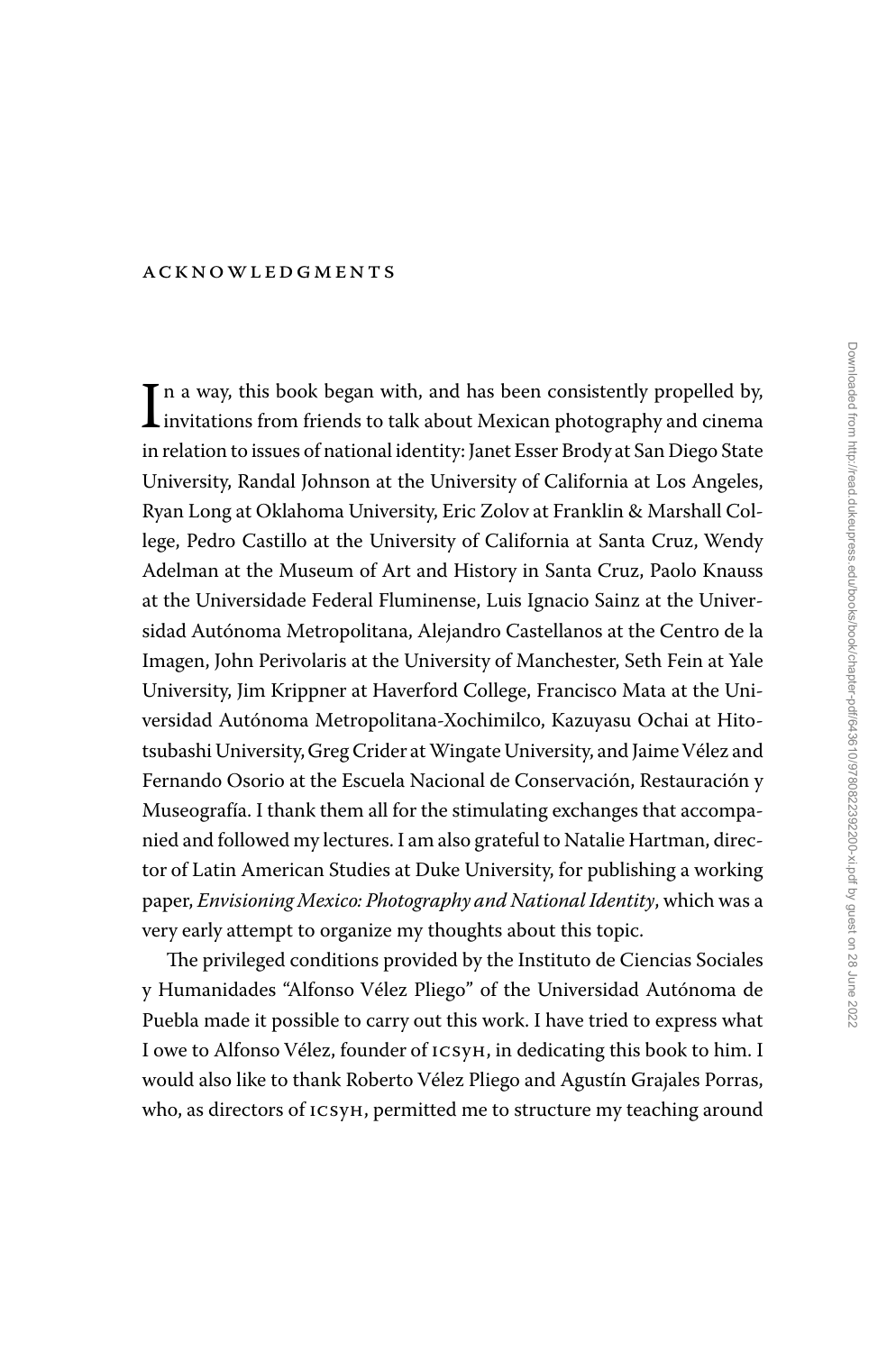this book's topic and displayed great comprehension of my absences during its writing.

This book could not have been written without the research of Mexican scholars in the history of their visual culture, as well as the many interlocutors who have helped me understand the country in which I have chosen to live: Jaime Vélez, Ariel Arnal, Patricia Massé, Fernando Aguayo, Ricardo Pérez Montfort, Rebeca Monroy, Rosa Casanova, Juan Carlos Valdéz, Arturo Aguilar, Beatriz Malagón, Ángel Miquel, Daniel Escorza, Miguel Ángel Berumen, José Luis Sánchez Estevez, Maricela González Cruz, Alberto del Castillo, Francisco Montellano, Julia Tuñon, Jack Lach, Ana Lau, Mari-Carmen de Lara, Polo Best, Gonzalo Rocha, Lucero González, Waldemaro Concha, Jimmy Montanéz Pérez, Jorge Luís Reyes, Elsa Medina, Pedro Valtierra, and Enrique Villaseñor. I thank all of them for our interchanges, and I would also like to recognize the labors of Pablo Ortiz Monasterio, Alfonso Morales, and José Antonio Rodríguez, who as editors of *Luna Córnea* and *Alquimia* have provided crucial forums for histories of Mexican photography.

I am grateful to the following friends for answering questions that arose in the course of writing this book: Jack Womack, Francisco Mata, John Hart, Paul Vanderwood, Drew Wood, Rodrigo Moya, and Pedro Meyer.

I thank the following for their extraordinary generosity in aiding me to provide images for this book. My *primo político*, Armando Bartra, allowed me to ransack his collection of *Presente*, a magazine unavailable in any public archive. Salvador Plancarte, sub-director de la Filmoteca de la Universidad Nacional Autónoma de México (UNAM), has been a constant source of information as well as materials on cinema. Several photographers gave me images from their archives: Rodrigo Moya, Héctor García, Elsa Medina, Pedro Valtierra, and Pedro Meyer. Ángel Miquel offered me pictures from his personal collection, as did Marco Buenrostro. Fernando Osorio, director of the Dirección de Artes Visuales de la Fundación Televisa aided me in obtaining access to that collection. Emma Cecilia García gave me a helping hand in approaching the collection of Manuel Álvarez Bravo, and I am grateful to Aurelia Álvarez Urbatjel for her assistance.

The time I spent working with Ana Mauad at the Universidade Federal Fluminense in Rio de Janeiro was invaluable in clarifying certain issues, and I am grateful to the Coordenação de Aperfeiçoamento de Pessoal de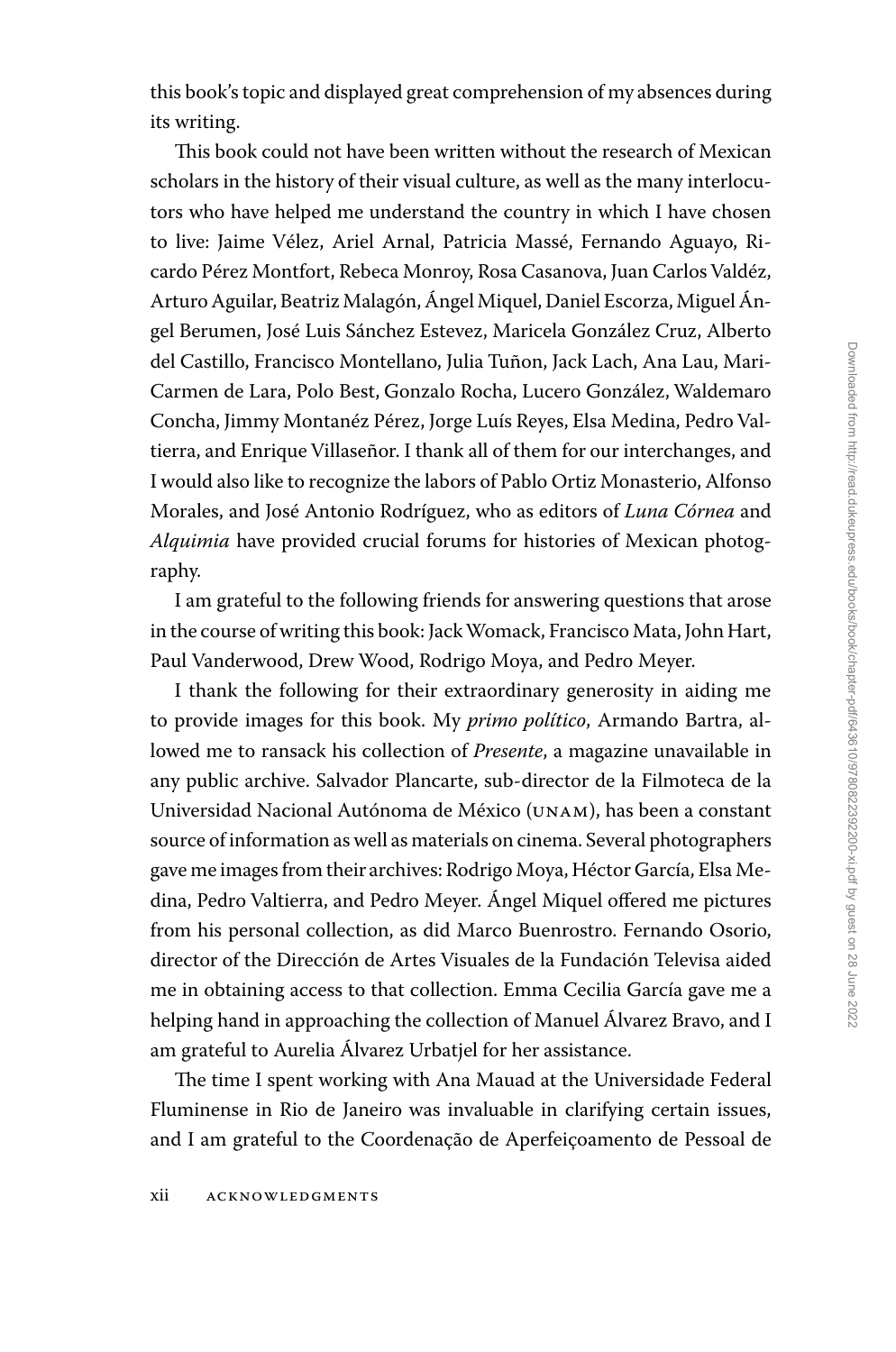Nivel Superior (CAPES), Ministério da Educação of Brazil for giving me a fellowship during 2004–2005. I also thank Professors Toshio Yanagida and Genaro Castro-Vázquez, of Keio University in Tokyo for enabling my access to facilities there.

Marysa Navarro gave me love and hell just when I needed it.

Gustavo Cubero assisted me throughout the writing of this work, and over the past few years I have given courses on this book's topics, in which a number of students have made invaluable observations, including Alejandra López Camacho, Ivan González Nolasco, Dolores Cabrera, Esther Cuatzón, Fidel Pérez, Noel Merino, and Osbaldo Zuñiga.

I thank Chuck Churchill, Paul Vanderwood, and Ryan Long for reading and critiquing parts of this book, and the anonymous readers for Duke University Press for their comments on the manuscript.

Finally, I once again acknowledge the constant and critical presence, and participation, of Eli Bartra, who read and commented on the entire book. I thank her for her help, her patience, and her love. This work has been a long haul for her as well.

None of this book's text has appeared in the form it takes here. However, earlier versions of some sections were published in the following works:

- Essays on Emilio Fernández, Gabriel Figueroa, Fernando de Fuentes, *Redes*, Jorge Negrete, Pedro Infante, Sara Garcia, María Félix, and Cantinflas, in *The International Dictionary of Films and Filmmakers*, 4 vol. (London and Chicago: St. James and Macmillan Presses, 1984–87). Republished as www.filmreference.com (Thomson Gale, 2006).
- "Foto Hermanos Mayo: A Mexican Collective," *History of Photography* 17, no. 1 (1993).
- "How Real Is Reel? Fernando de Fuentes's Revolutionary Trilogy," in *Framing Latin American Cinema: Contemporary Critical Perspectives*, ed. Ann Marie Stock (Minneapolis: University of Minnesota Press, 1997).
- "Manuel Alvarez Bravo," in *Encyclopedia of Twentieth-Century Photography*, ed. Lynne Warren (London: Routledge, 2006).
- "Mexico/USA: Visual Transculturation and National Identity," *Transit Circle: Revista Brasileira de Estudos Americanos* 5 (2006).